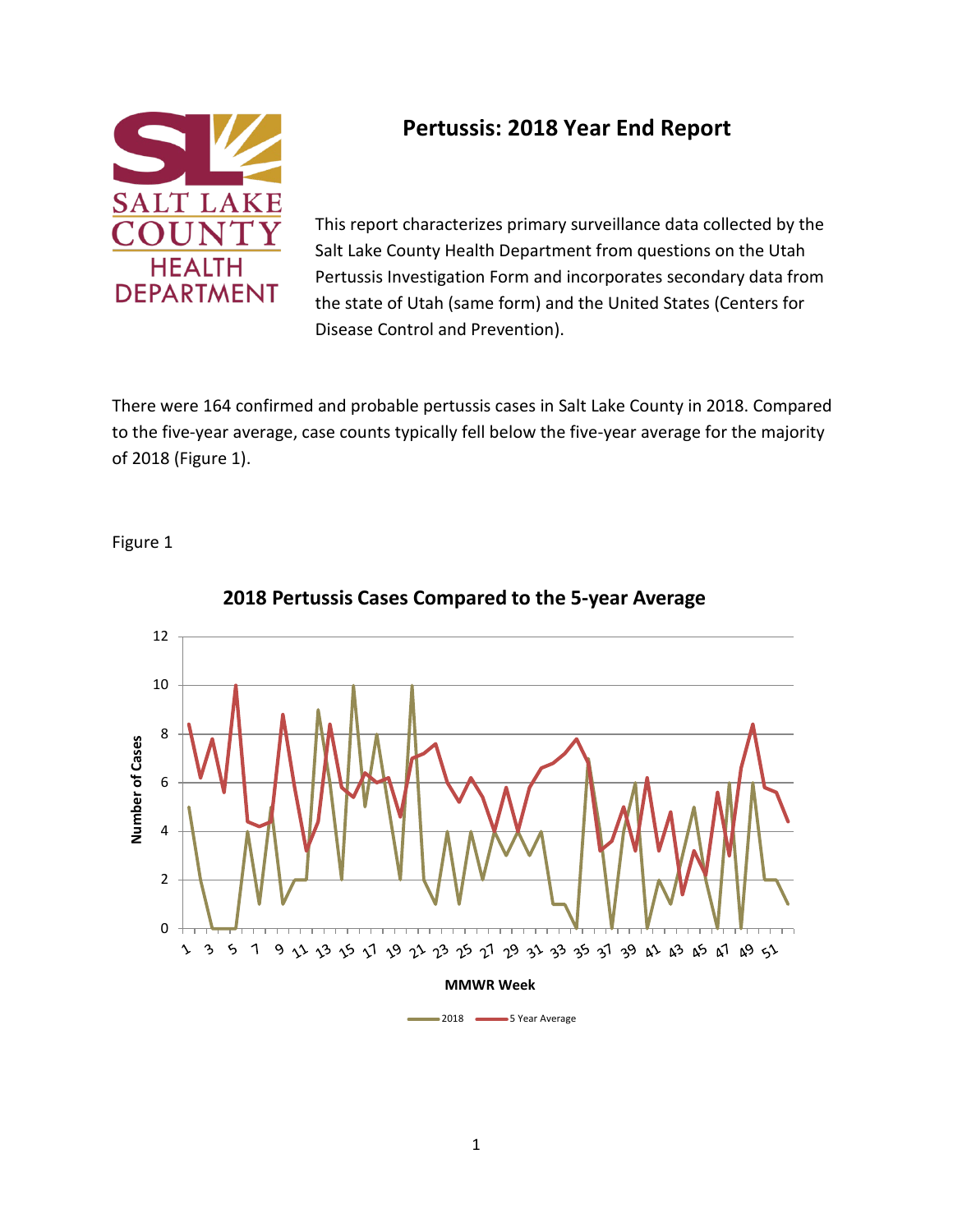The incidence rate for Salt Lake County was 14.4 per 100,000 population. Over a ten-year period, Salt Lake County has had higher incidence rates than the US; however, Salt Lake County and Utah follow a similar trend (Figure 2).



Figure 2

During 2018, monthly trends show that the pertussis cases peaked in April (Figure 3).

Figure 3



#### **2018 Salt Lake County Pertussis Cases by Month**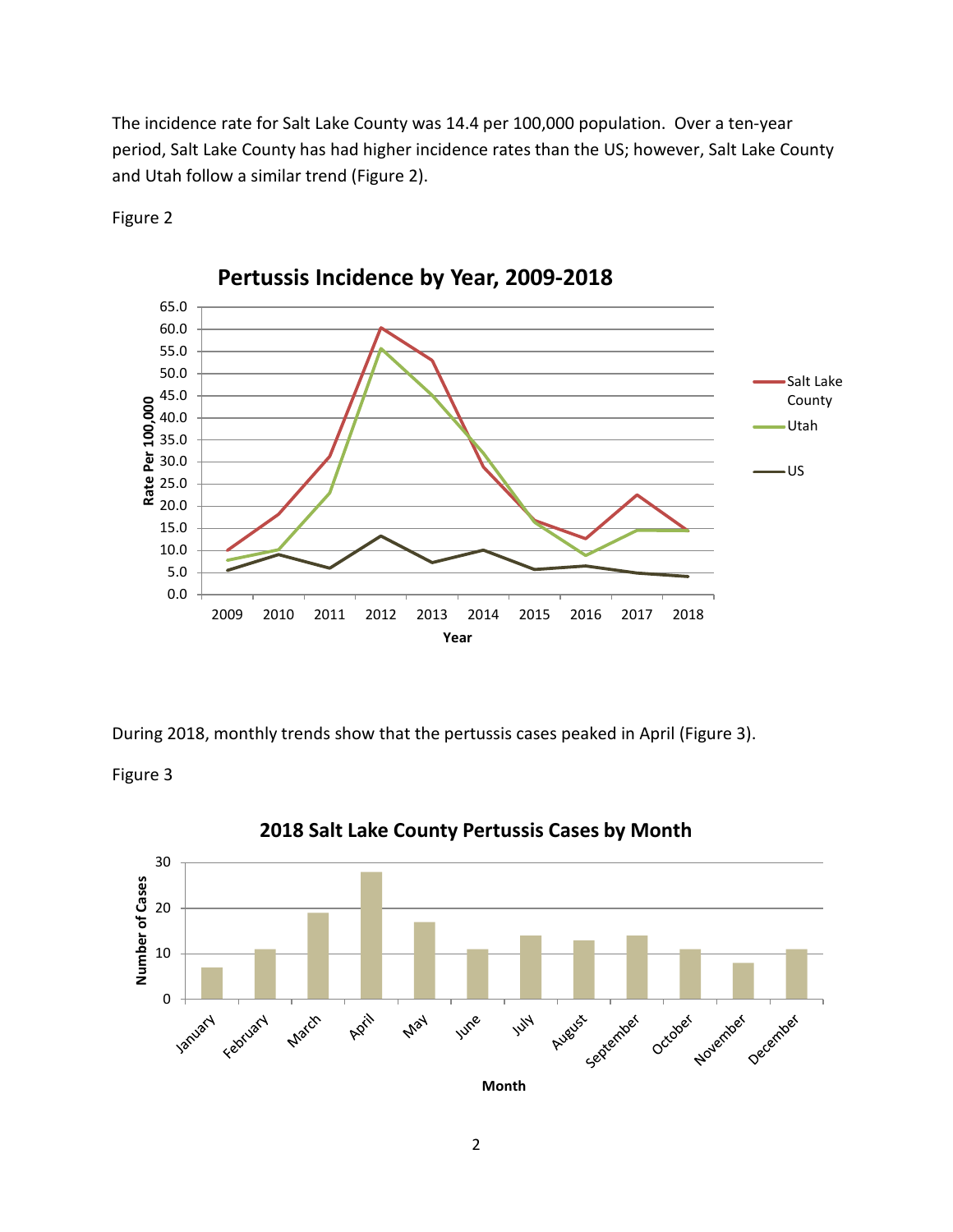#### **Demographics**

Pertussis surveillance for age is broken into nine standard age categories as shown in Figure 4. Incidence for pertussis in Salt Lake County is highest among the less than one age group at 40 per 100,000 population. Utah follows the same trend.





**2018 Incidence of Pertussis by Age Group**

In 2018 females had a higher rate than males among total cases (16 per 100,000 population compared to 13). However, the rate for males in the <1 age group was higher than females for the fifth consecutive year. The only other age group where the rate for males was higher than females was the 15-24 age group (Figure 5).

Figure 5



#### **2018 Pertussis Rates by Gender & Age Group**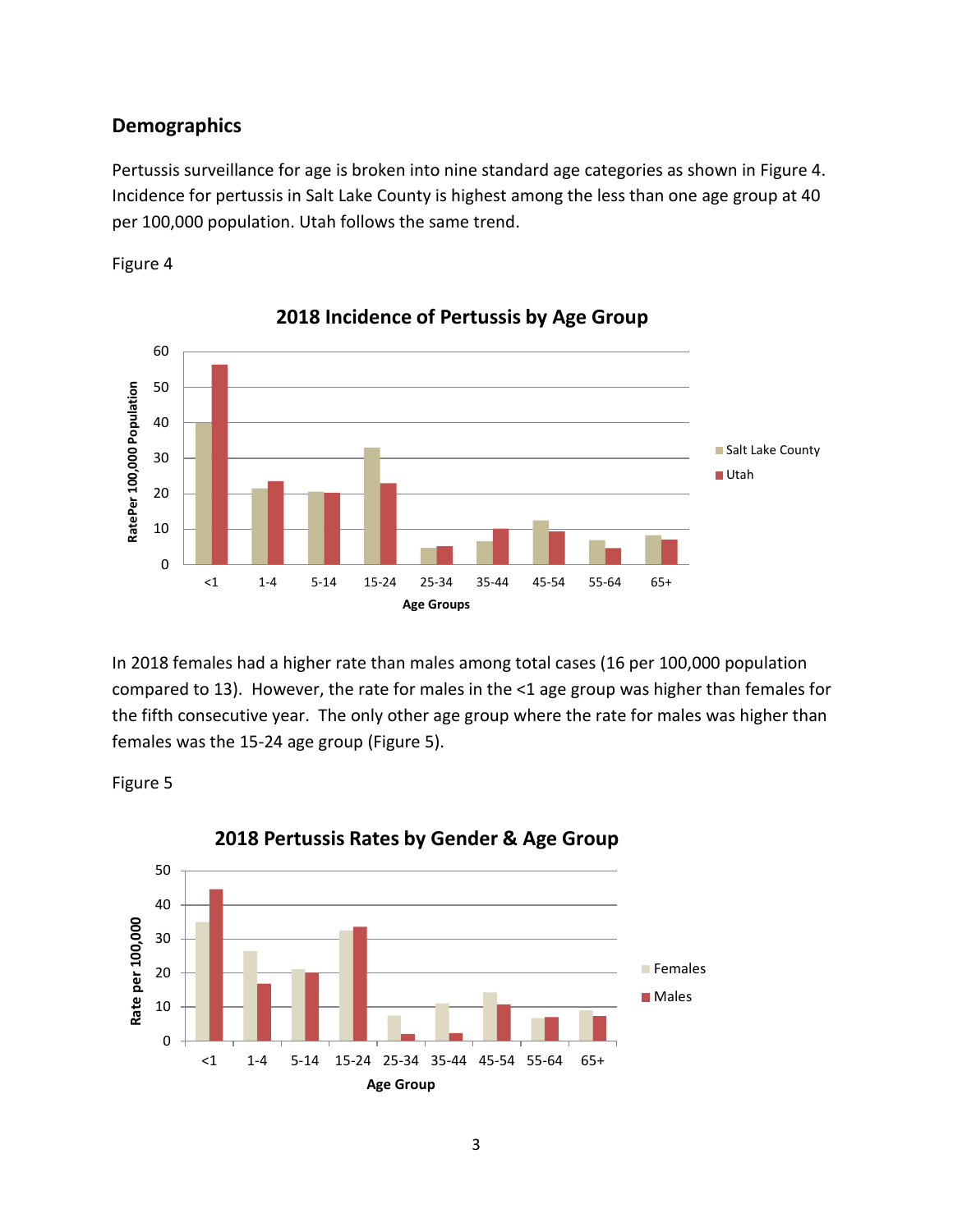As shown in Figures 6 and 7, pertussis rates are highest among the White and non-Hispanic populations of Salt Lake County.



Figure 6

Figure 7

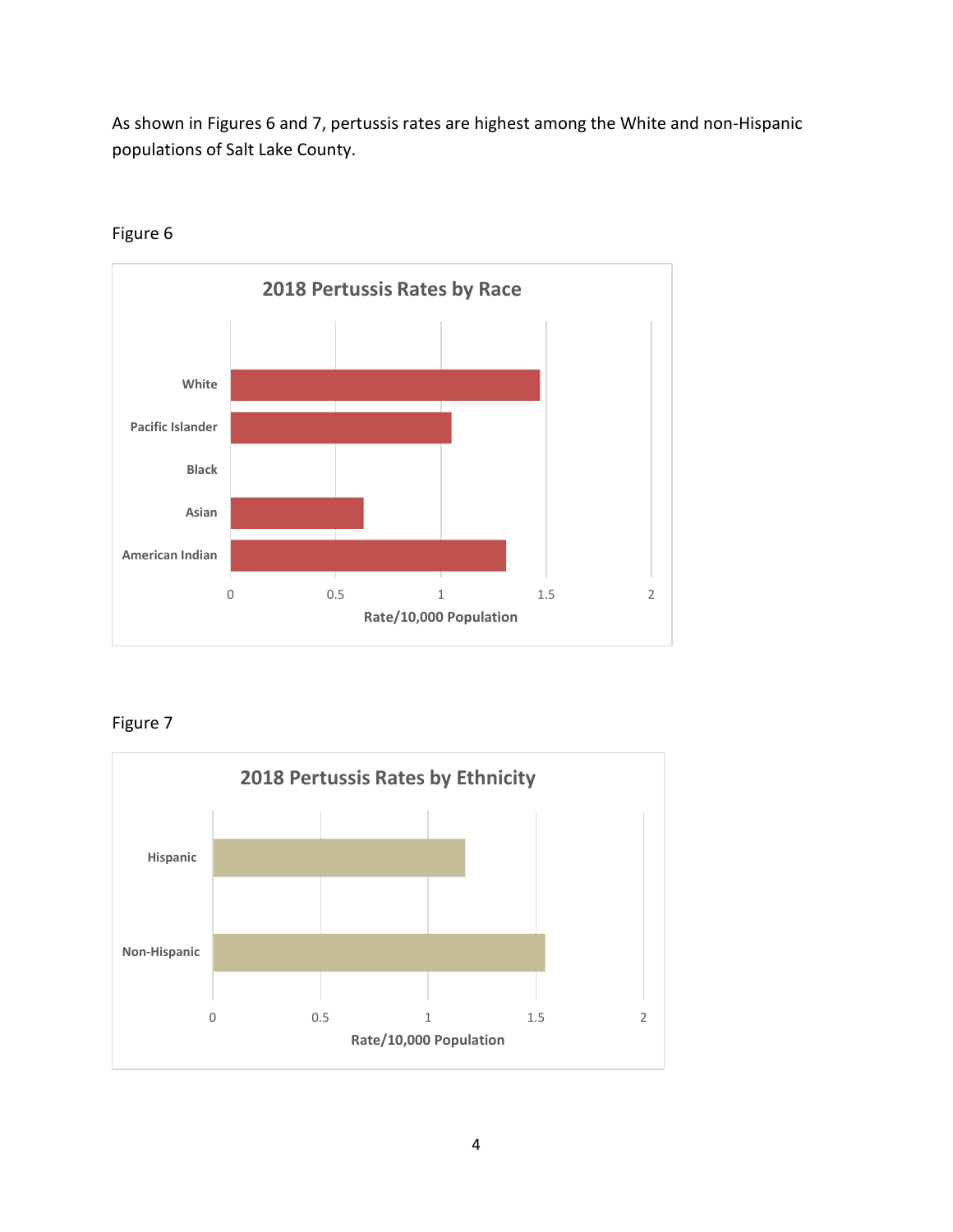In 2018 nearly all cities in Salt Lake County saw a decrease in rate when compared to 2017. The exceptions to this were South Salt Lake which had the same rate in 2018 as it did in 2017, Salt Lake City and Magna which saw a slight increase in rate, and Draper which had a rate three times greater in 2018 than it did in 2017.

Figure 8



**2018 Pertussis Rates by City per 100,000 Population**

\*Rate for Unincorporated areas of Salt Lake County is 16.3-not shown on map \*Rates calculated using American Community Survey (ACS) 2016 5-year population estimates, except Census Designated Places (Copperton, Emigration Canyon, Kearns, Magna, Millcreek, White City; ACS 2015) and unincorporated Salt Lake County (Census 2010), U.S. Census Bureau.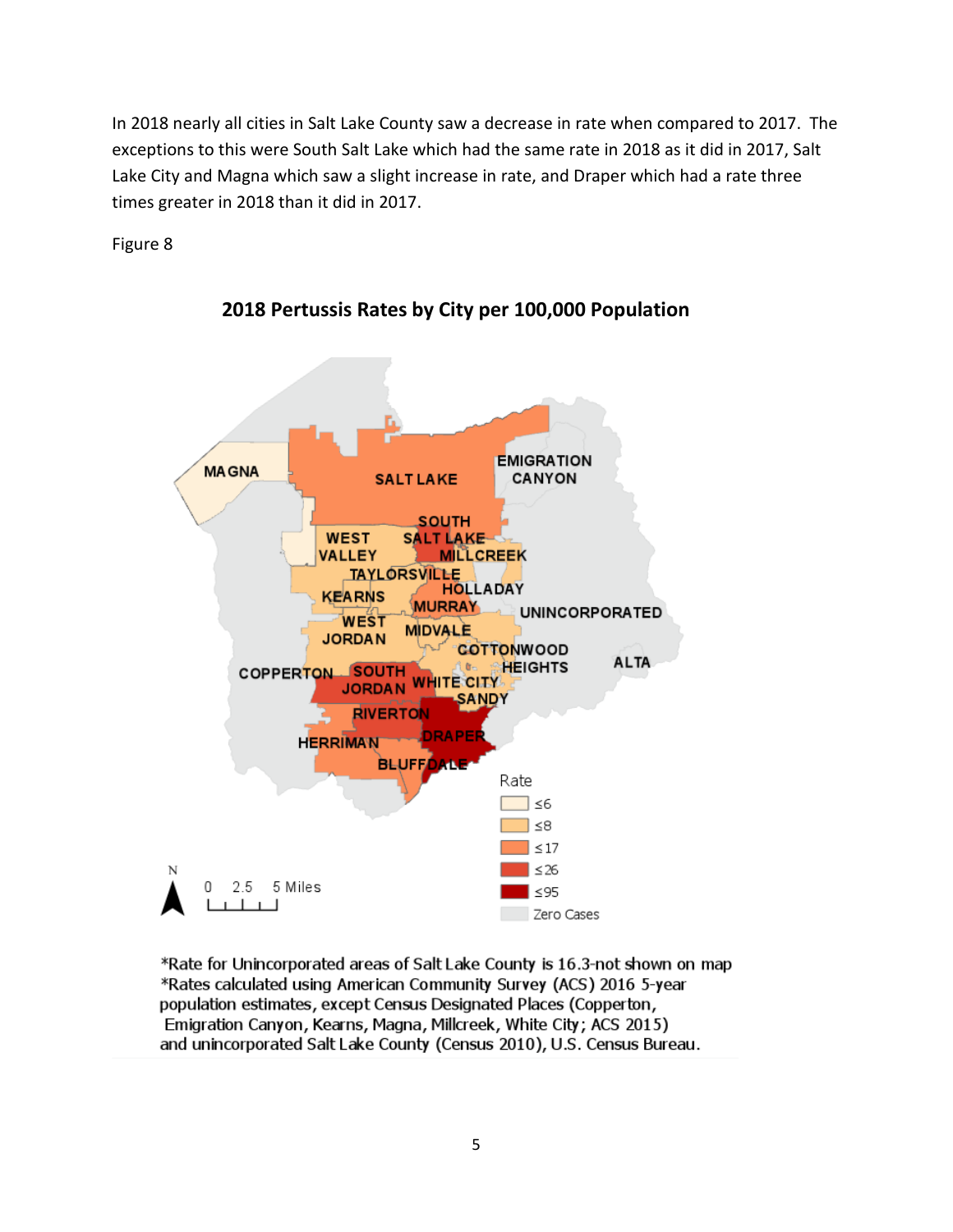#### **Outbreaks**

There were six pertussis outbreaks identified in Salt Lake County in 2018. Outbreaks occurred at two high schools, one middle school, an elementary school, a group home, and a performing arts center. The largest outbreak was at a high school that ended up with 23 cases across all grade levels. The school had an exemption rate of 5%. Subsequently a middle school and elementary school where younger siblings of the high school students attended also saw outbreaks. The middle school had five cases and the elementary had three. An outbreak was detected through retrospective surveillance at a high school while the kids were out for winter recess. A total of six cases were linked to it.

Forty-three percent of cases occurred in school aged children. Figure 9 shows the number of cases reported each month in school aged children (ages 5-18) compared to total cases.



Figure 9

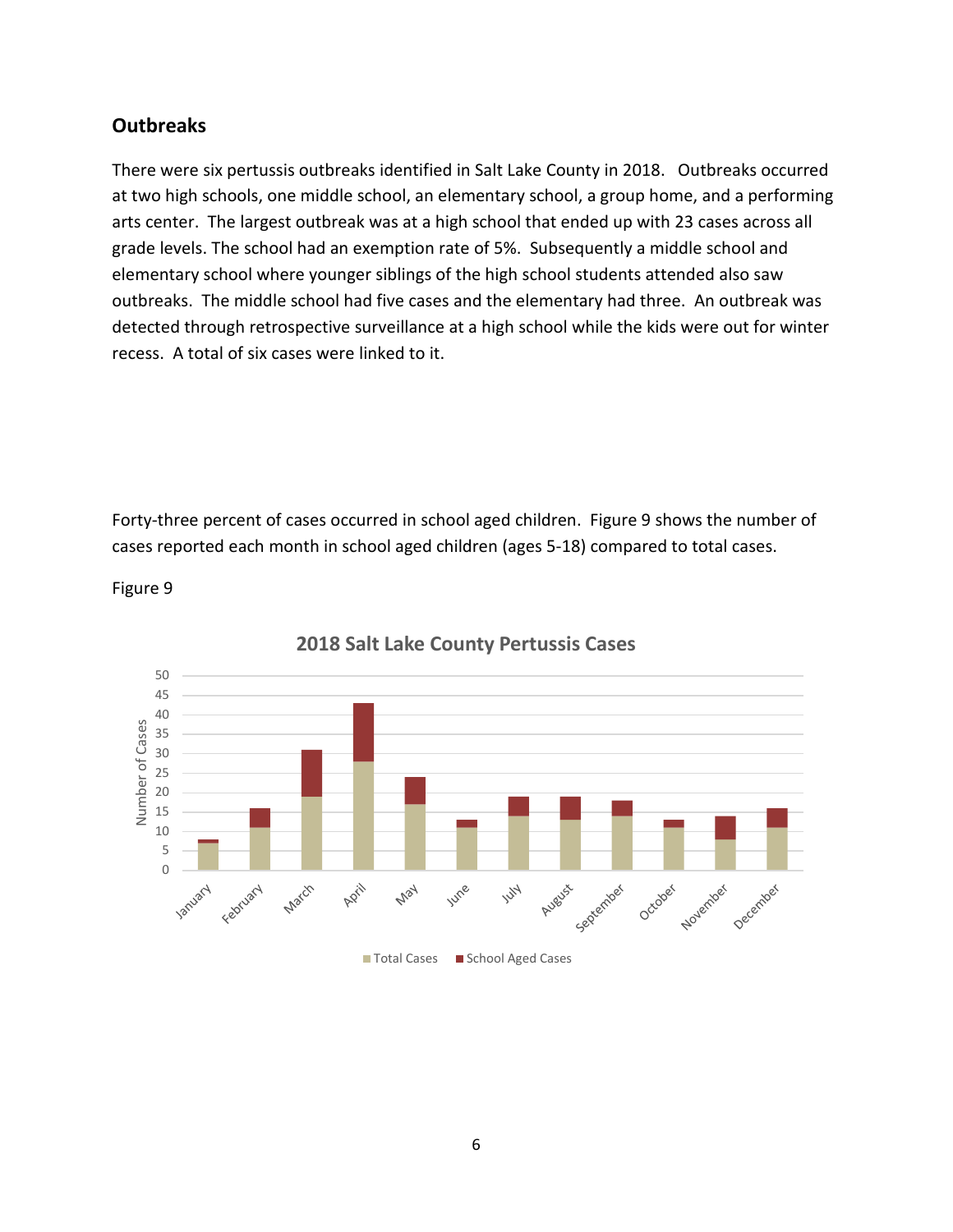#### **Severity**

Severity remained low among 2018 pertussis cases (Figure 10). There were no deaths from pertussis in 2018 in Salt Lake County. There were two people in Utah that died after testing positive for pertussis, but pertussis was not listed as a primary cause of death.

Figure 10



**Severity of Salt Lake County Pertussis Cases by Year**

Salt Lake County saw a lower percentage of hospitalized cases when compared to Utah in 2018 with 4% of cases compared to 5% (Table 1).

| abi |  |  |
|-----|--|--|
|-----|--|--|

| Year | % Hospitalized<br><b>SLCO</b> | % Hospitalized<br>Utah |
|------|-------------------------------|------------------------|
| 2009 | 5                             | 5                      |
| 2010 | 5                             | 5                      |
| 2011 | 5                             | 4                      |
| 2012 | 4                             | 3                      |
| 2013 | $\overline{2}$                | $\overline{2}$         |
| 2014 | 5                             | 4                      |
| 2015 | 5                             | 3                      |
| 2016 | 1                             | 5                      |
| 2017 | 2                             | 4                      |
| 2018 | 4                             | 5                      |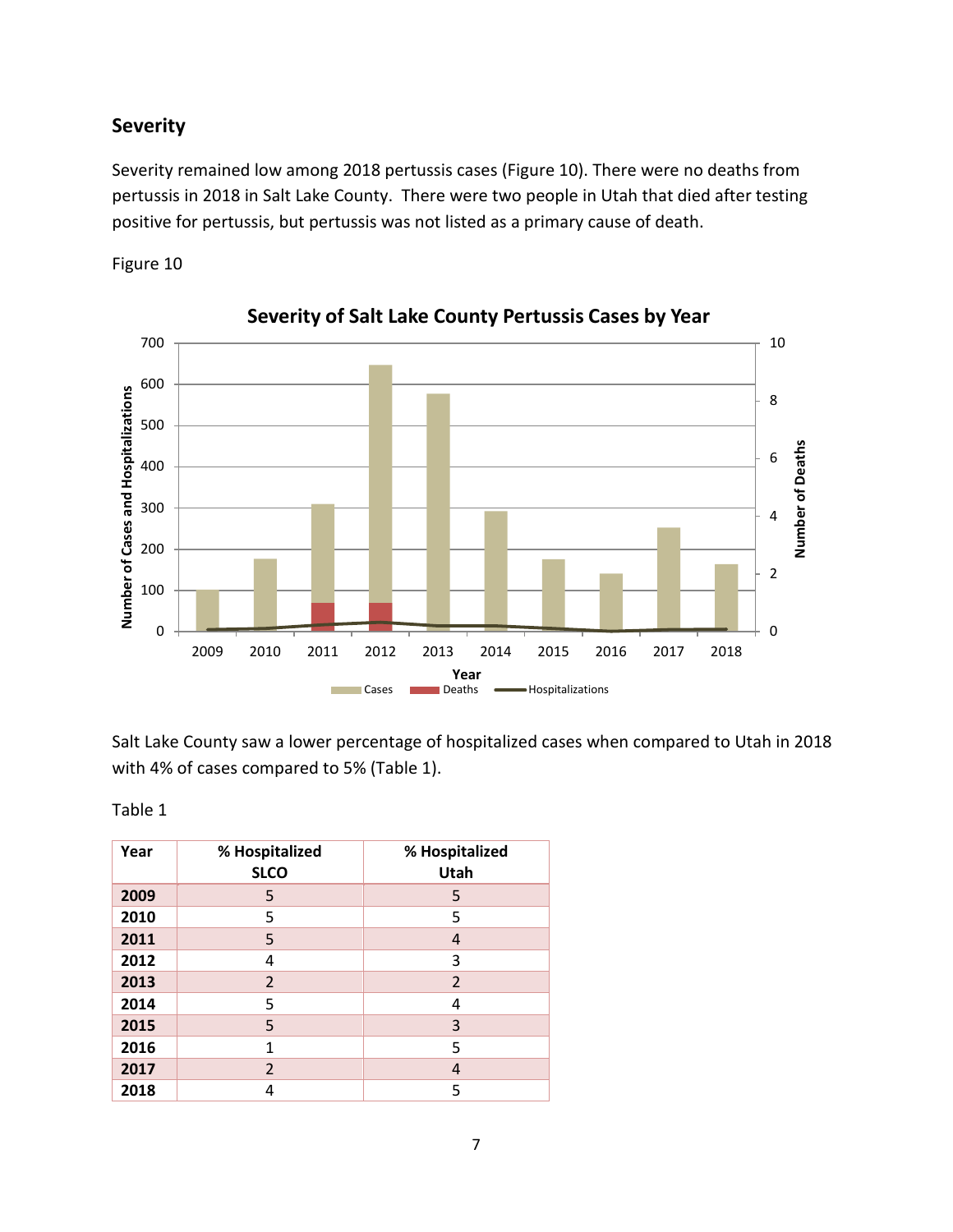Contrary to 2017, where the highest percentage of hospitalizations occurred in the 55-64 age group, in 2018 the highest percentage was in the <1 age group (Figure 11). The increase in percentage of hospitalized cases in those <1 year of age from 2017 to 2018 was nearly ten times.





**Pertussis Hospitalizations: 2017 vs 2018**

# **Vaccination**

The percentage of cases that were vaccinated in 2018 was 84%. Of those cases, 80% were considered up to date. Out of the 164 pertussis cases in Salt Lake County, 13% of cases had never been vaccinated (Figure 12).





# **2018 Pertussis Cases Vaccination Status**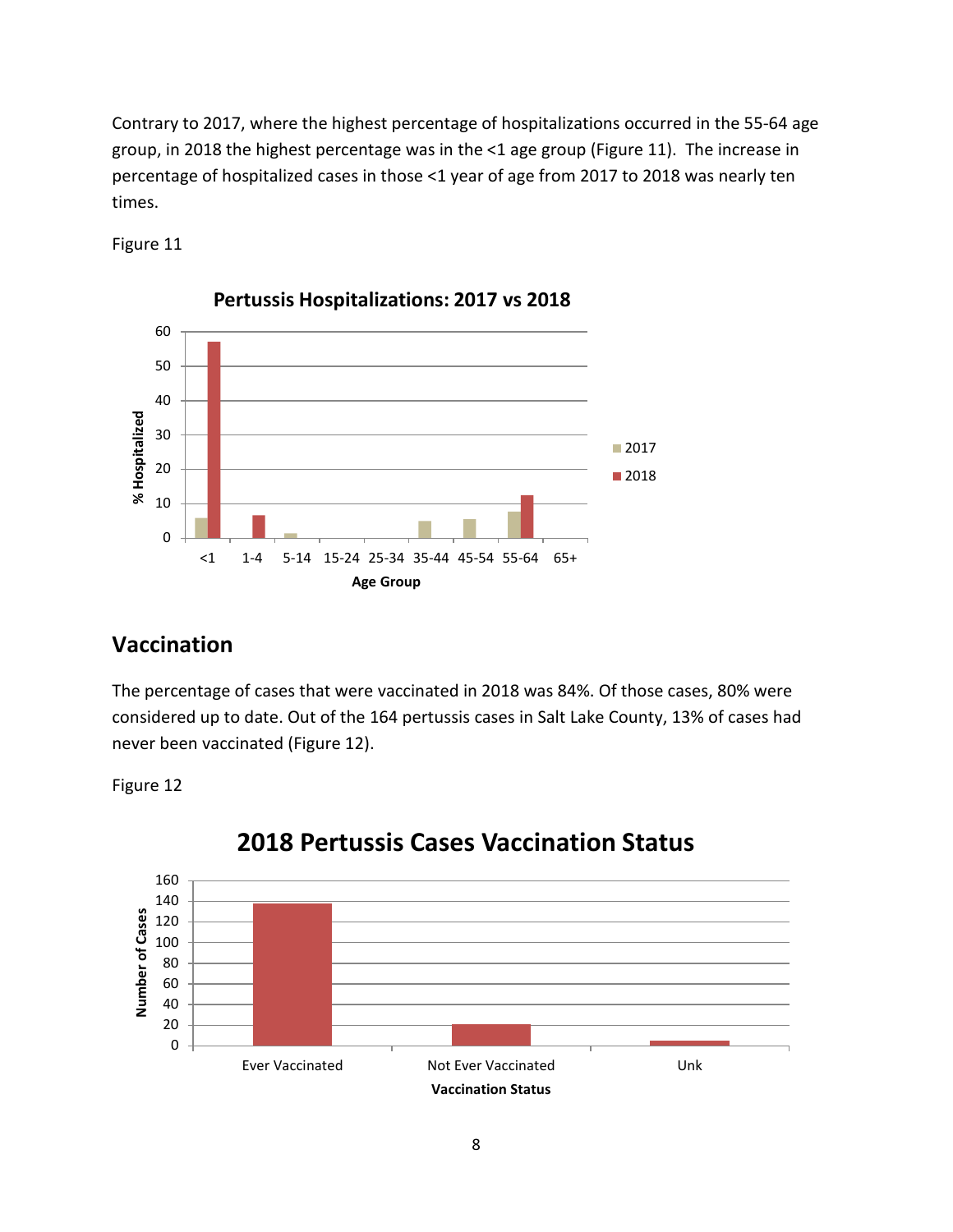The most common reason for never having received a vaccine was adverse reaction in a family member. Other reasons given were religious exemption, philosophical objection, not vaccinated prior to arrival in United States, and being outside recommended age range (Figure 13).

Figure 13



**Salt Lake County 2018 Pertussis Cases Reasons for Not Receiving Vaccine**

The percent of cases that have never been vaccinated decreased in 2018 from 17 percent in 2017 to 13 percent (Figure 14).

Figure 14



# **Percent of Unvaccinated Pertussis Cases**